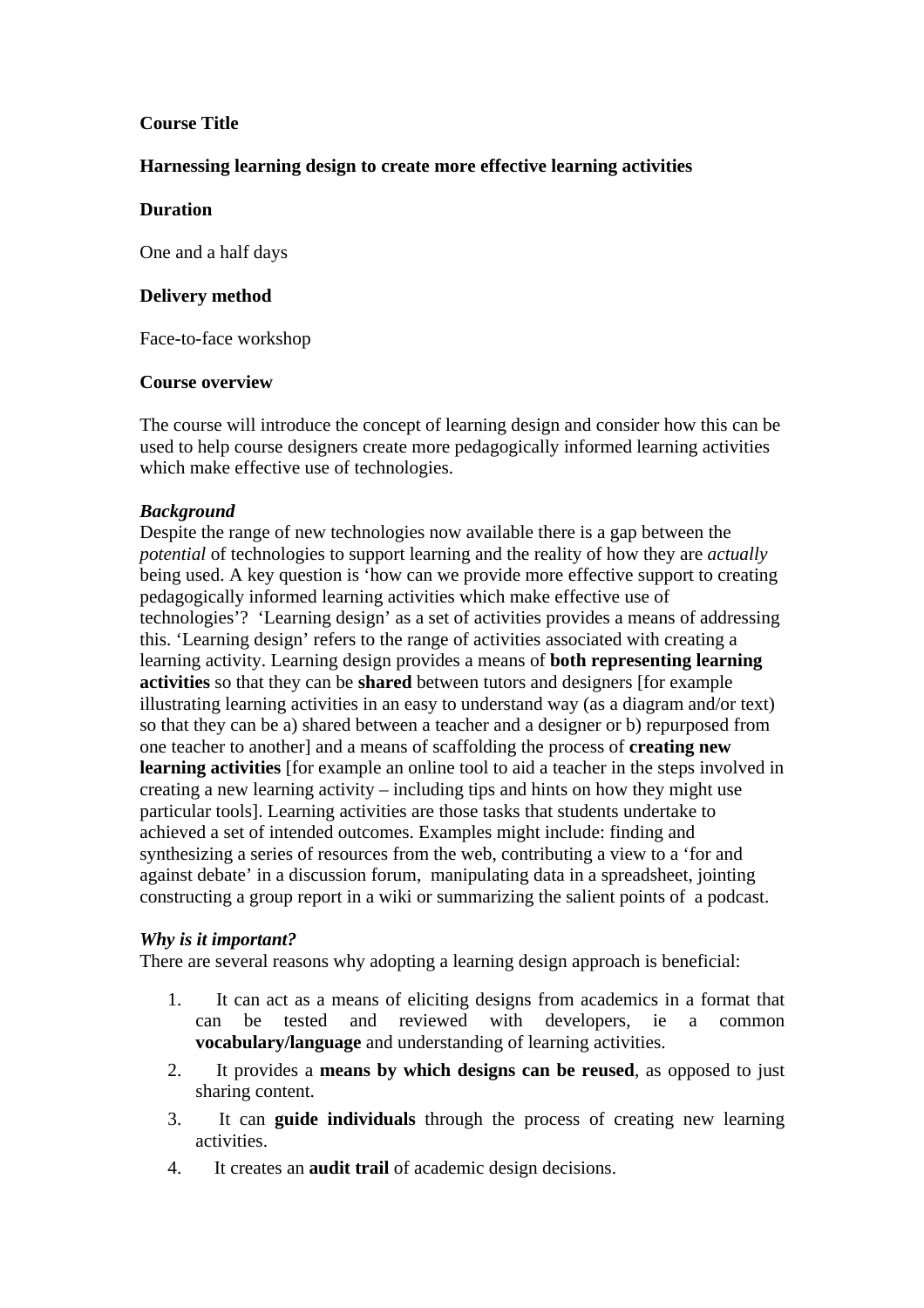- 5. It can **highlight policy implications** for staff development, resource allocation, quality, *etc.*
- 6. It **aids learners** in complex activities by guiding them through the activity sequence.

# **Who should attend**

The workshop will be of interest to teachers and course designers involved in the development and delivery of courses. It will help provide them with a better understanding of how to use different pedagogical approaches to make more effective use of different technologies.

### **Course Aims**

The course will introduce the concept of learning design and consider how this can be used to help course designers create more pedagogically informed learning activities which make effective use of technologies.

## **Course Objectives**

- 1. To provide delegates with an understand of the key concepts of learning design
- 2. To give delegates a summary of current activities in learning design, including the collation of a series of case studies of good practice and the development of a specification for a learning design tool.
- 3. To give delegates hands on experience of using a Learning Design software tool to create learning activities.
- 4. To discuss faculty needs in terms of support for creating more effective learning activities.

## **Course Content**

The programme will consist of the following components:

1. An introduction to the concept of learning design and its benefit. An overview of key learning design work

2. Introduction to a means of creating learning activities and representing them visually using a Learning Design software tool

3. Hands on sessions to create learning designs using the LD tool

5. Group activity working up a learning design (delegates asked to come with existing examples in mind or ideas for something they would like to work on) using compendium

6. Plenary discussion – report back from the groups

7. Where next – outline of future learning design plans and suggestions from the group